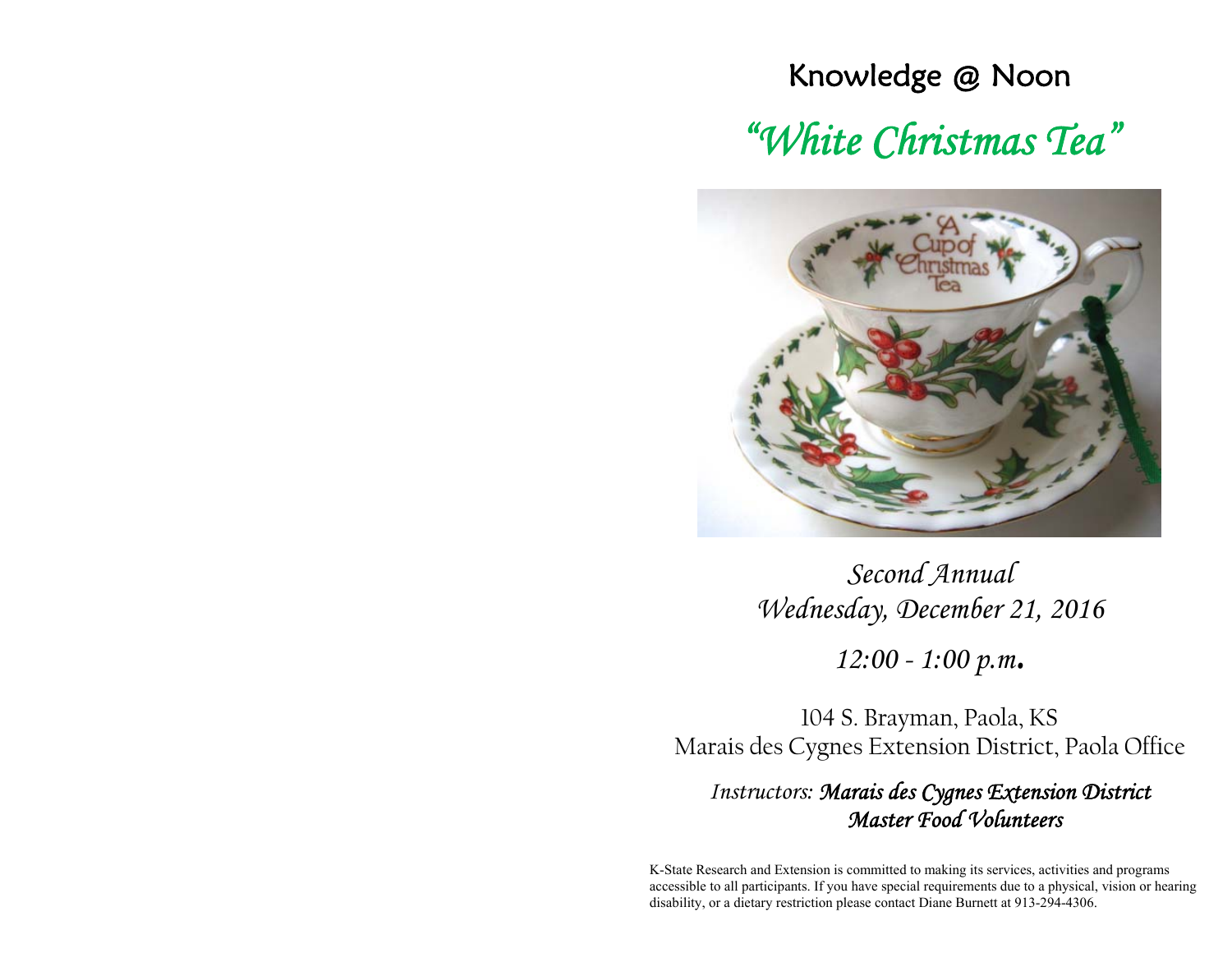# **White Christmas Tea Menu**

## **Tea Breads**

Gluten Free Banana Nut Scones Cranberry Orange Biscuits with Orange Flavored Butter

## **Savories**

Smoked Turkey and Cranberry Cream Sandwiches Olive – Nut Spread Sandwiches Texas Caviar and Goat Cheese Crostini

## **Sweets**

Christmas Cherry Cheesecakes Snowflake Truffles Pecan Tartlets

# **Teas Chosen to Delight**

Ginger Peach Green Tea Oolong Tea Pu‐Erh Tea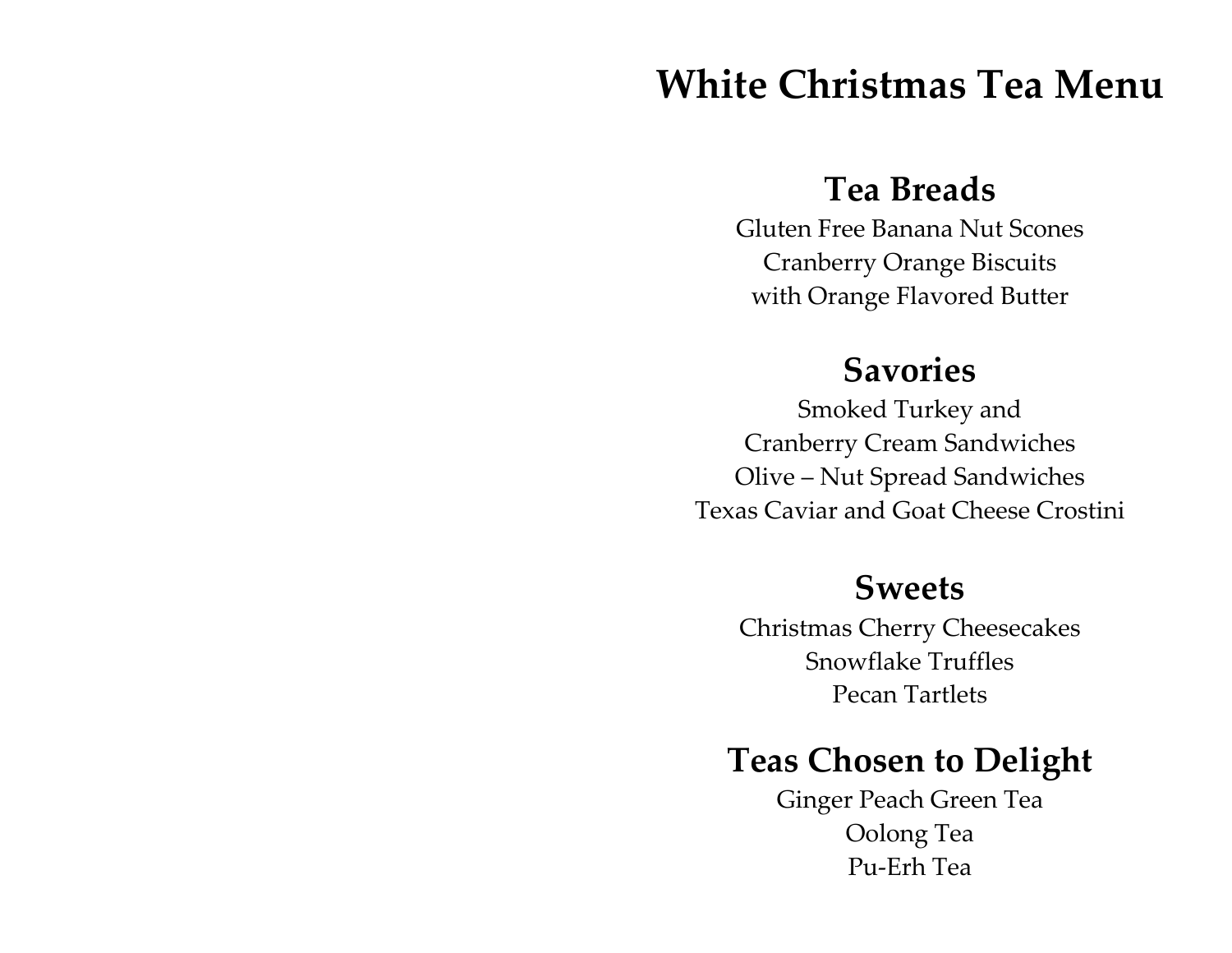### *A Cup of Tea*

*When the world is all at odds And the mind is all at sea Then cease the useless tedium And brew a cup of tea. There is magic in its fragrance, There is solace in its taste; And the laden moments vanish Somehow into space. And the world becomes a lovely thing! There's beauty as you'll see; All because you briefly stopped To brew a cup of tea.* 

*-William Gladstone* 

The Dutch introduced tea into the Colonies in the seventeenth century and the British immigrants brought their custom of tea with them. When England levied a heavy tax on tea, the colonist rebelled against taxation without representation. The Boston Tea Party in 1773, a patriotic protest against the tax on tea, turned the colonists into a nation of coffee drinkers. This was the beginning of the American Revolution. In the nineteenth century, the Yankee Clipper ships brought tea from China, Ceylon, and India. During the twentieth century, the United States became a nation of iced tea drinkers.

#### **Tea Brewing Guidelines**

The true English method of brewing tea is 1 teaspoon of tea per cup and 1 for the pot. This can produces a strong tea. Temperature is also an issue. Each type of tea optimizes the brewing at different temperatures.

**Black tea** - Black is the most robust of the tea varieties and can be brewed in truly boiling water, usually steeped for 4-6 minutes. Caffeine content 20% of coffee.

**Oolong tea** - As to be expected, oolong tea falls between green and black. The best temperature is around 190-195F. But oolong should be steeped longer than black tea, for around 5-8 minutes. Caffeine content 20% of coffee.

**Green tea** - You will need to be gentler with your green teas. The water temperature should be around 150-160F and only steeped for 1-2 minutes. Caffeine content 5-10% of coffee.

**White tea** - Another delicate tea that should be treated gently. Water can be a bit warmer than for green tea, at 175-180F. You should let it steep longer though. At least 4-6 minutes. Caffeine content 1% of coffee. White teas may require 1.5 teaspoons per cup.

**Most herbal teas** - With so many different herbs that can be used for herbal tea blends, there is no way to give any temperature or steeping guidelines with any accuracy. Most herbs can be brewed in boiling water and steeped for about 5 minutes. Caffeine free.

You might need a bit of trial and error to get the perfect cup to suit your particular taste.

If you don't have a thermometer handy, you can tell the water temperature by watching the bubbles. Small bubbles will float to the surface of the water 160-170F, and you'll see strings of bubbles from the bottom of the kettle at 180-190F. After that, you'll have a full rolling boil. *10.*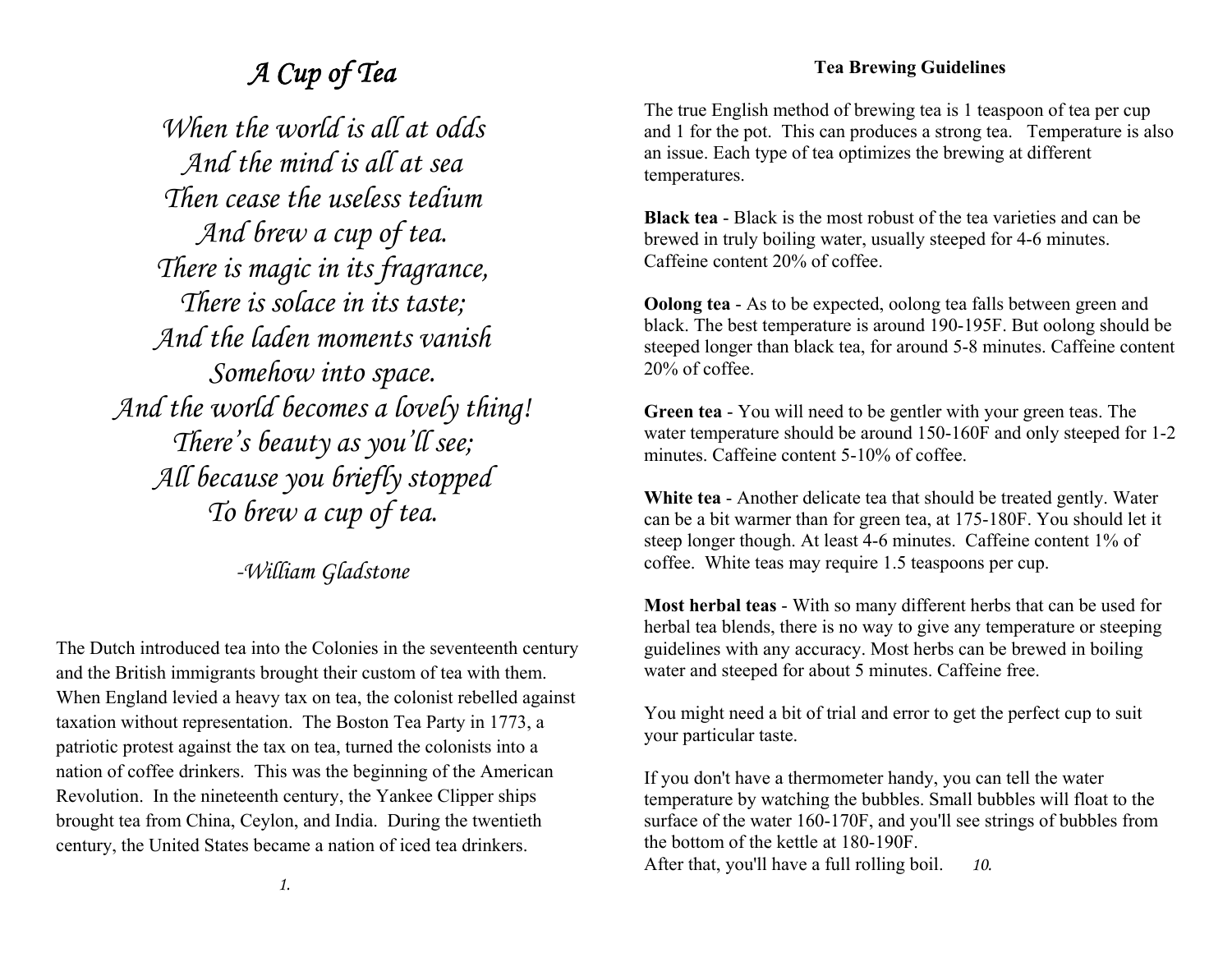## *Tea Breads*

#### *How to Make a Perfect Pot of Tea*

Empty your kettle, and then fill it with freshly-drawn water from the cold tap.

Put the kettle on and, just before it comes to the boil, pour a generous dash of the hot water into your teapot (glazed china or earthenware for preference), swirling it round and round inside the pot before pouring it away. (Warming the pot is not a meaningless ritual, but ensures that the water stays at boiling point when it hits the tea, encouraging the proper opening of the leaves.)

Dole out one heaped teaspoon of tea leaves for each person and one for the pot, straight into the warmed teapot. (Large-leafed teas are comparatively light for their volume, so add an extra spoon or so of these.) The kettle will have reached a galloping boil by this time, so pour the water over the tea. Take care that the water is not long boiling; over-boiled water loses its oxygen and results in a bitter muddy brew of tea.

Allow the tea to stand and brew for anything from three to six minutes according to the leaf size (less time for small leaves, more for large ones).

Give the tea a good stir and pour it, using a strainer to catch leaves. If you take your tea with milk, you should add it to the cup, cold and fresh, before pouring the tea

### **Gluten Free Banana Nut Scones**

2 ½ cups sifted gluten-free all-purpose flour\*  $\frac{1}{2}$  cup sugar 2 teaspoons baking powder  $\frac{1}{2}$  teaspoon ground cinnamon  $\frac{1}{2}$  cup butter, cut into pieces 1 cup finely chopped dried banana chips  $\frac{1}{2}$  cup finely chopped pecans 1 ¼ cups plus 1 Tablespoon heavy whipping cream, divided ½ teaspoon vanilla extract Garnish: Finely chopped pecans and white sugar crystals.

Preheat oven to 375 degrees.

Line 2 baking sheets with parchment paper. Set aside. In a medium bowl, combine flour, sugar, baking powder, cinnamon, and salt. Using a pastry blender, cut in butter until mixture is crumbly. Add banana chips and pecans, stirring to combine. Set aside. In a small bowl, combine  $1\frac{1}{4}$  cups cream and vanilla. Add to dry ingredients, stirring just until dry ingredients are moistened. (If mixture seems dry, add more cream, 1 tablespoon at a time, until a dough forms.)

On a lightly floured surface, roll dough to ½ inch thickness.

Using a 3-inch star-shaped cutter, cut scones. Place scones on baking sheets.

Brush tops of scones with remaining 1 tablespoon cream. Sprinkle with chopped pecans and sugar crystals, if desired.

Bake until lightly browned, 18 to 20 minutes.

Yield: 18 Scones

*Recipe from teatime magazine.com* 

*\*For testing purposes, we used Gluten Free Pantry all-purpose flour (glutino.com). Using another brand may yield different results. Sift or whisk flour before measuring.*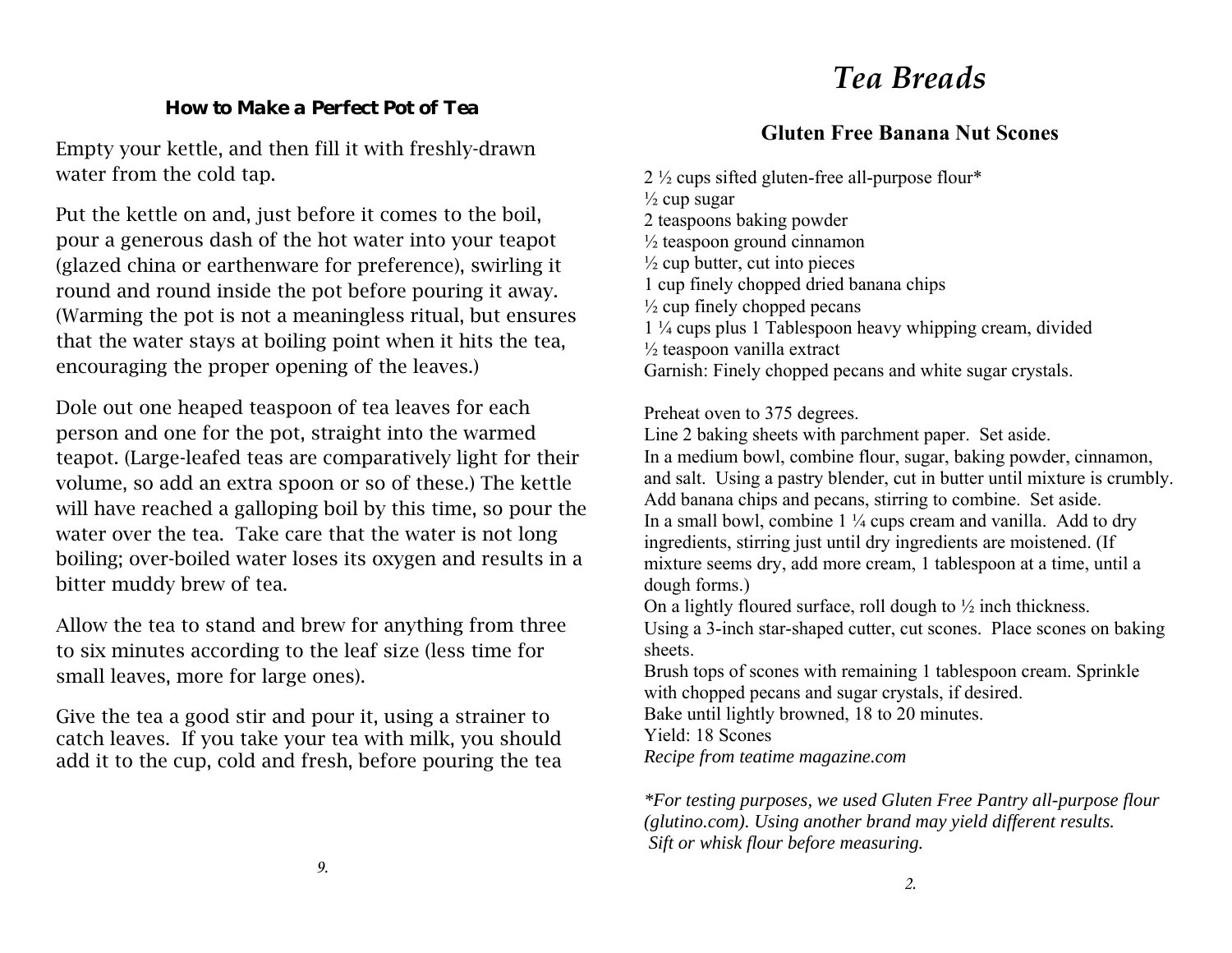#### **Cranberry – Orange Biscuits**

Give these festive biscuits holiday flair by cutting them with a star-shaped cookie cutter. Prep: 25 minutes Bake: 10 minutes Oven: 450°F Makes: 11 biscuits

2 cups all-purpose flour

1 Tablespoon granulated sugar

- 2 teaspoons baking powder
- 1 teaspoon finely shredded orange peel
- $\frac{1}{4}$  teaspoon salt
- ¼ teaspoon baking soda
- $\frac{1}{2}$  cup shortening
- $\frac{1}{2}$  cup dried fruit, such as snipped cranberries, raisins, cherries, or mixed dried fruit bits; or currants or blueberries
- 1 6-ounce carton orange or vanilla low-fat yogurt
- 1 Tablespoon milk
- 1 recipe Orange Glaze (optional)

1. Preheat oven to  $450^{\circ}$ F. In a bowl stir together flour, granulated sugar, baking powder, orange peel, salt, and baking soda. Using a pastry blender, cut in shortening until mixture resembles coarse crumbs. Add dried fruit; toss until well mixed. Make a well in center of the flour mixture. Add yogurt and milk all at once. Using a fork, stir just until moistened.

2. Turn dough out onto a lightly floured surface. Knead dough by folding and gently pressing it for 10 to 2 strokes or until dough is nearly smooth. Pat or lightly roll dough until  $\frac{1}{2}$  inch thick. Cut dough with a floured 2  $\frac{1}{2}$  inch biscuit cutter, rerolling scraps as necessary and dipping cutter into flour between cuts.

3. Place dough circles 1 inch apart on an ungreased baking sheet. Bake about 10 minutes or until golden. Remove biscuits from baking sheet; cool 5 minutes.

*Orange Glaze:* In a small bowl combine <sup>3</sup>/4 cup powdered sugar, 1 teaspoon finely shredded orange peel, and enough orange juice to reach glaze consistency (3 to 4 teaspoons).

### **Orange Flavored Butter**

 $\frac{1}{2}$  cup butter softened  $\frac{1}{4}$  cup orange marmalade\*

Stir together softened butter and marmalade. Spoon into a pretty dish, serve immediately, or chill up to a week. Let stand at room temperature for 30 minutes before serving. Serve with biscuits, muffins, or warm dinner rolls. \* Any flavor jam or preserves may be used.

### The Tea Leaf. How to Brew and not to Stew

In the first book about tea, the eight-century Ch'a Ching, its author, LuYu, asserted that the ideal tea leaf should 'curl like the dewlaps of a bull, crease like the leather boots of a Tartar horseman, unfold like mist rising over a ravine, and soften as gently as fine earth swept by rain.'

Be that as it may, the larger the tea leaf, the longer you should allow it to infuse; the smaller it is, the more quickly its flavor floods from it. The tiniest leaves (called Dust in tea jargon) are used in tea bags and yield almost instant infusion. Allow five to six minutes infusion time for the larger-leafed teas (technically termed Orange Pekoes or Pekoes, names which refer only to the size of the leaves, not to their flavor or quality); but only three minutes for the smaller grades ( known as Broken Pekoes and Fanning's.)

What about the Problem of the Wasted Pot? The first cup is perfect, but while that is being drunk, the rest of the pot stews and is tainted by tannin. To solve this, follow Mrs. Beeton's tip and decant one pot to another (make sure both are well warmed), once the infusion time is reached. Or copy Dr. Johnson and pour all the perfectly-brewed tea at once into a two-quart cup. Or use a tea-ball infuser, removing it after the requisite number of minutes. If you make sure that the tea leaves are removed after the right time (by whatever means), you can then safely employ a tea cosy to keep the rest hot, and each cup will be as bright and fresh and steaming as the first.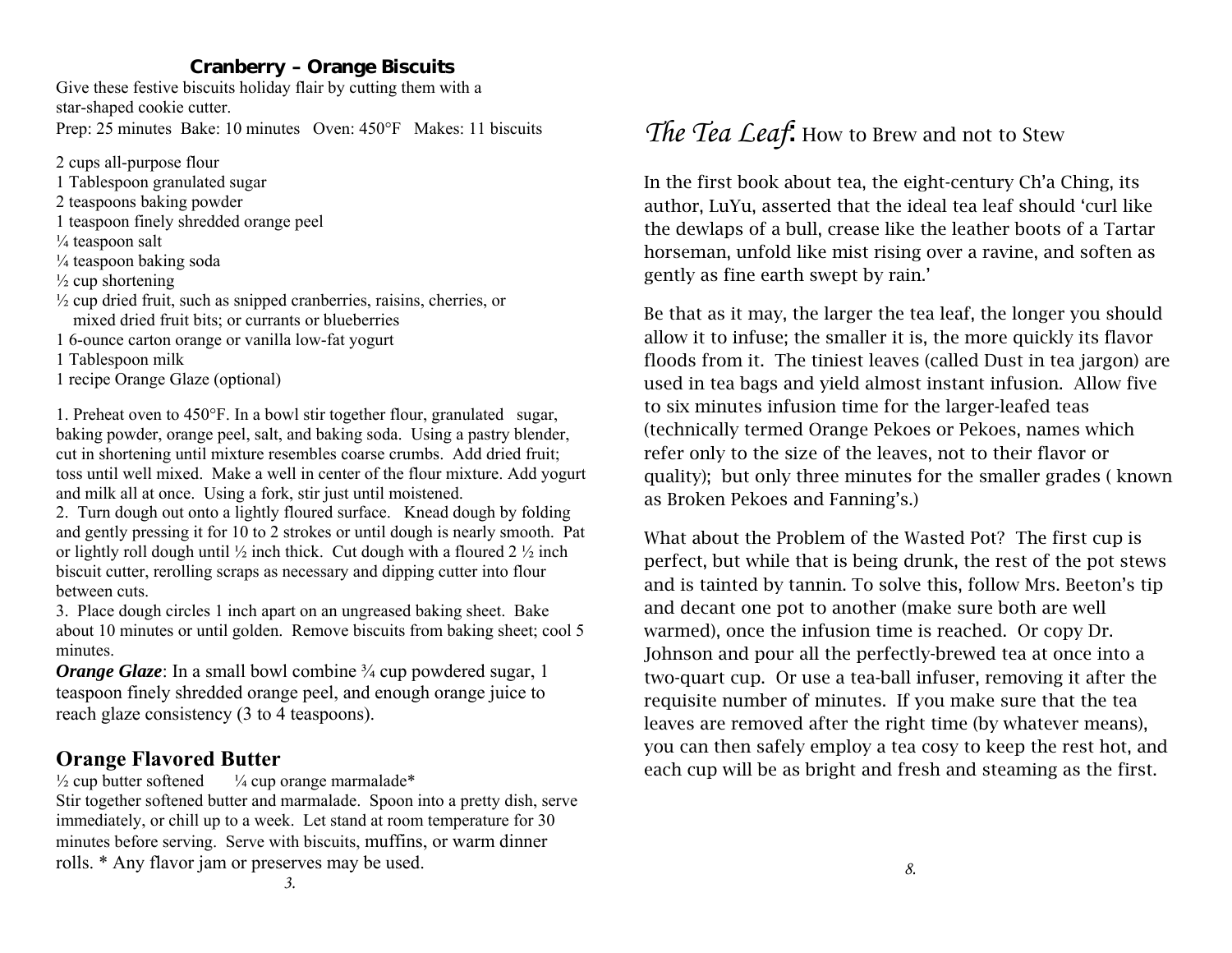#### **Pecan Tartlets**

*Using Mom's Pecan Pie* 

1 ½ cups chopped pecans

3 large eggs

1 cup sugar

 $\frac{3}{4}$  cup light or dark corn syrup

2 Tablespoons melted butter

2 teaspoons vanilla extract

 $\frac{1}{2}$  teaspoon salt

Spread pecans in a single layer on a baking sheet and bake at  $350^{\circ}$  F for 8 to 10 minutes to toast.

Stir together the eggs, sugar, corn syrup, butter, vanilla and salt. Stir in toasted pecans.

Pour into tartlet shells and bake for 20 minutes or until set.

*Recipe from Viola Lee, MFV.* 

## *Savories*

*Finger sandwiches should be just large enough for two bites. Cut them in shapes such as stars, flowers or geometric shapes. Cookie cutters can be used to pair the shape with the party theme.*

#### **Smoked Turkey and Cranberry Cream Sandwiches**  Makes 24 sandwiches

2 (3-ounce) packages cream cheese, softened  $\frac{1}{2}$  cup finely chopped dried cranberries 1 teaspoon sugar 1 teaspoon fresh lemon juice 1/8 teaspoon salt 24 slices thin wheat bread, cut into 2 ½ inch squares  $\frac{1}{2}$  pound thinly sliced smoked turkey 2 cups baby spinach

1. In a medium bowl, stir together the cream cheese, cranberries, sugar, lemon juice and salt, until well combined. Spread an even amount of cranberry cream on each bread square.

2. Distribute the smoked turkey evenly among 12 of the bread squares, then top evenly with the baby spinach. Top with remaining 12 bread squares, and cut each diagonally.

*Recipe from teatime magazine.com* 

#### **Olive-Nut Spread Sandwiches**

1 (8 ounce) package cream cheese, softened  $\frac{1}{2}$  cup chopped pimiento-stuffed green olives 1 cup chopped pecans, toasted 1 to 2 tablespoons mayonnaise Thin pumpernickel bread slices Garnish: toasted pecan halves

Stir together first 4 ingredients in a large bowl. Cover and chill until ready to serve. Cut crusts from bread slices; cut each slice into 4 squares. Serve spread on bread slices. Garnish with pecans.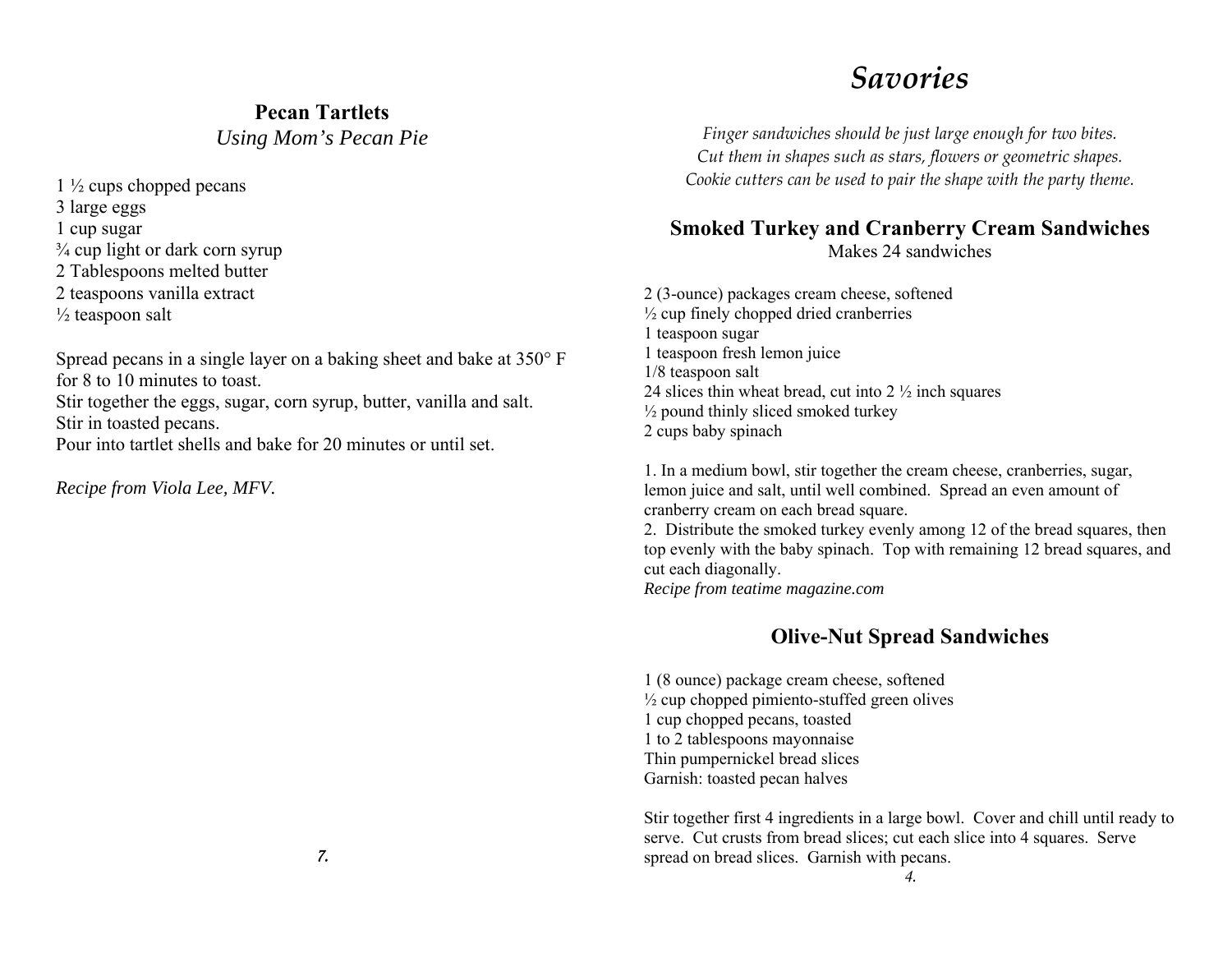#### **Texas Caviar and Goat Cheese Crostini**

2 (15.8 ounce) cans black-eyed peas, drained

1 (11 ounce) can whole-kernel corn, drained

1/3 cup minced yellow bell pepper

1/3 cup minced red bell pepper

1/3 cup minced green bell pepper

1/4 cup chopped fresh cilantro

2 tablespoons chopped fresh parsley

1/4 cup extra-virgin olive oil

1/4 cup red-wine vinegar

1 teaspoon ground cumin

½ teaspoon kosher salt

 $\frac{1}{2}$  teaspoon freshly ground black pepper

 $\frac{1}{2}$  teaspoon garlic powder

1 (4 ounce) package goat cheese

30 slices toasted French baguette

Garnish: fresh chives

 1. In a medium bowl, combine peas, corn, pepper, cilantro, and parsley. Set aside.

In a separate small bowl, combine oil, vinegar, cumin, salt, pepper, and garlic powder, whisking well. Pour over pea mixture, stirring to combine.

Refrigerate for 2 hours. Drain, if necessary.

Spread approximately ½ tablespoon goat cheese on each baguette slice. Spoon approximately 2 tablespoons pea mixture onto cheese layer per baguette slice.

Garnish with fresh chives, if desired. Serve immediately. *Recipe from teatime magazine.com* 

### *Sweets*

### **Christmas Cherry Cheesecakes**

12 vanilla wafers 2 (8 ounce) packages cream cheese, softened 2 Tablespoons lemon juice 2/3 cup white sugar 2 eggs 1 (21 ounce) can Cherry pie filling

1. Preheat oven to 350 F.

2. Line muffin tin with 12 paper baking cups. Place a vanilla wafer in each one.

3. In a mixing bowl beat cream cheese until fluffy. Add eggs, lemon juice and sugar. Beat until smooth and thoroughly combined.

4. Fill each baking cup 2/3 full with cream cheese mixture.

5. Bake in preheated oven for 15 to 17 minutes. Cool on a rack. Top with fruit pie filling before serving.

Recipe submitted by Royce Collins, MFV.

### **Snowflake Truffles**

1 (8 ounce) package cream cheese, softened  $\frac{1}{4}$  cup confectioners' sugar 1 teaspoon coconut extract 2 cups sweetened flaked coconut 1 (1 pound) package vanilla-flavored candy coating Garnish: coconut, white cake sparkles

1. In a small bowl, combine cream cheese, confectioners' sugar and coconut extract. Using an electric mixer at medium speed, beat until creamy. Add coconut, beating until well combined.

2. Cover, and chill for 1 hour. Roll cream cheese mixture into 1-inch balls, and place on a baking sheet lined with parchment paper.

3. Freeze for 2 hours to overnight.

4. Following package instructions melt candy coating. Using 2 forks, dip truffles in candy coating to cover. Place on parchment paper. Garnish tops of truffles with coconut and cake sparkles, if desired. Refrigerate until ready to serve. Note: Cake sparkles from Wilton are recommended. *Recipe from teatime magazine.com 6.*